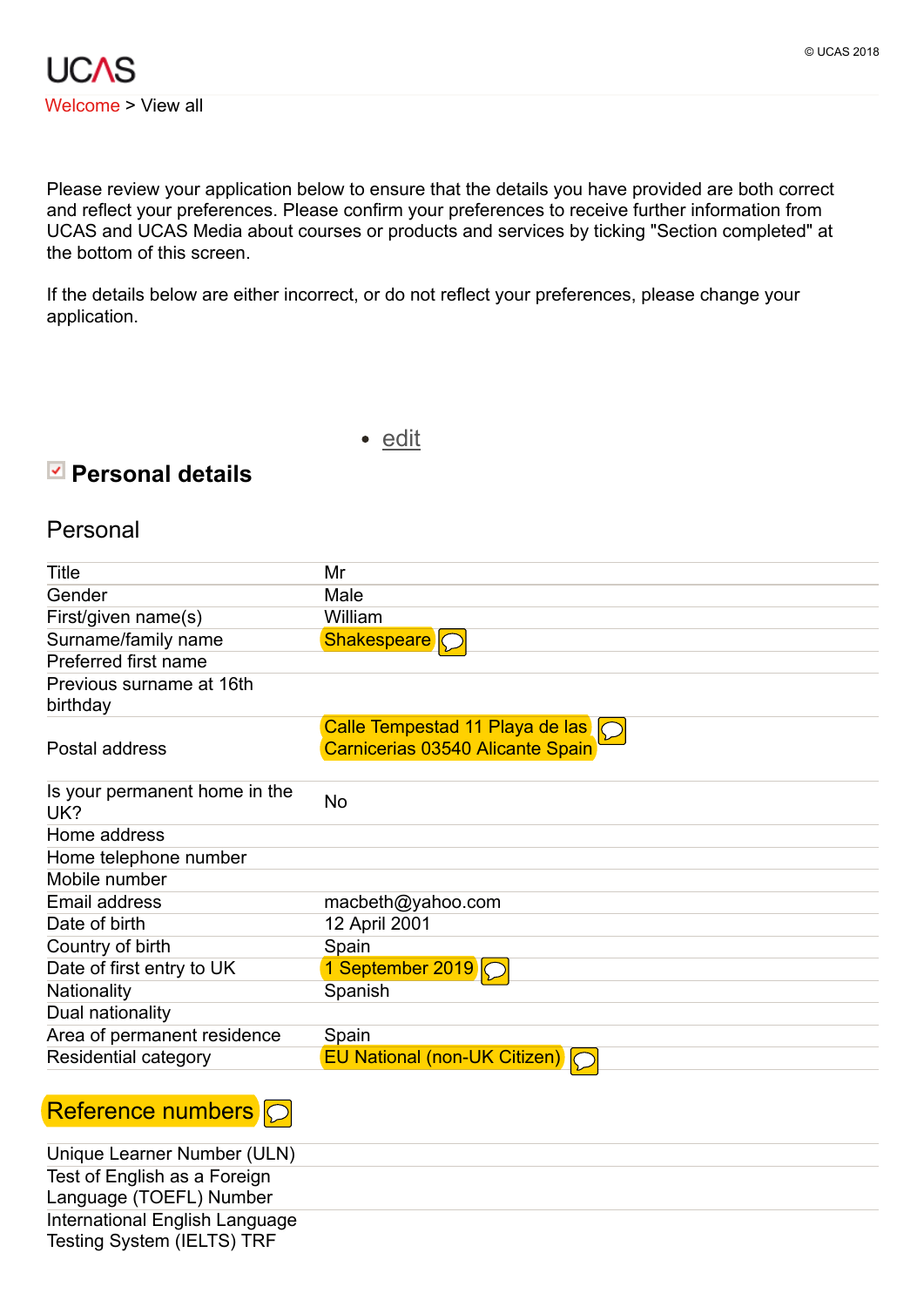# Student support

| Fee code                                                                                                                    | 02 UK, Chl, IoM or EU student<br>finance services |
|-----------------------------------------------------------------------------------------------------------------------------|---------------------------------------------------|
| Student support arrangements                                                                                                | <b>EU Team</b>                                    |
| Have you ever lived or worked<br>in the EU (excluding the UK),<br>European Economic Area<br>(EEA) or Switzerland?           | No                                                |
| Do you have a parent, step<br>parent, spouse or civil partner<br>who is an EU (excluding the<br>UK), EEA or Swiss national? | Yes                                               |

# Receiving further information about courses and/or products and services

| Yes |
|-----|
| No  |
| No. |
| No  |
| No. |
| No  |
| No  |
|     |

# Nominated access

| $\overline{ }$<br>Ful<br>. | ., |  |
|----------------------------|----|--|
| Re.<br>VOL.                |    |  |

# Disability/special needs

| Category                   | No disability |
|----------------------------|---------------|
| Please give details of any |               |
| special needs              |               |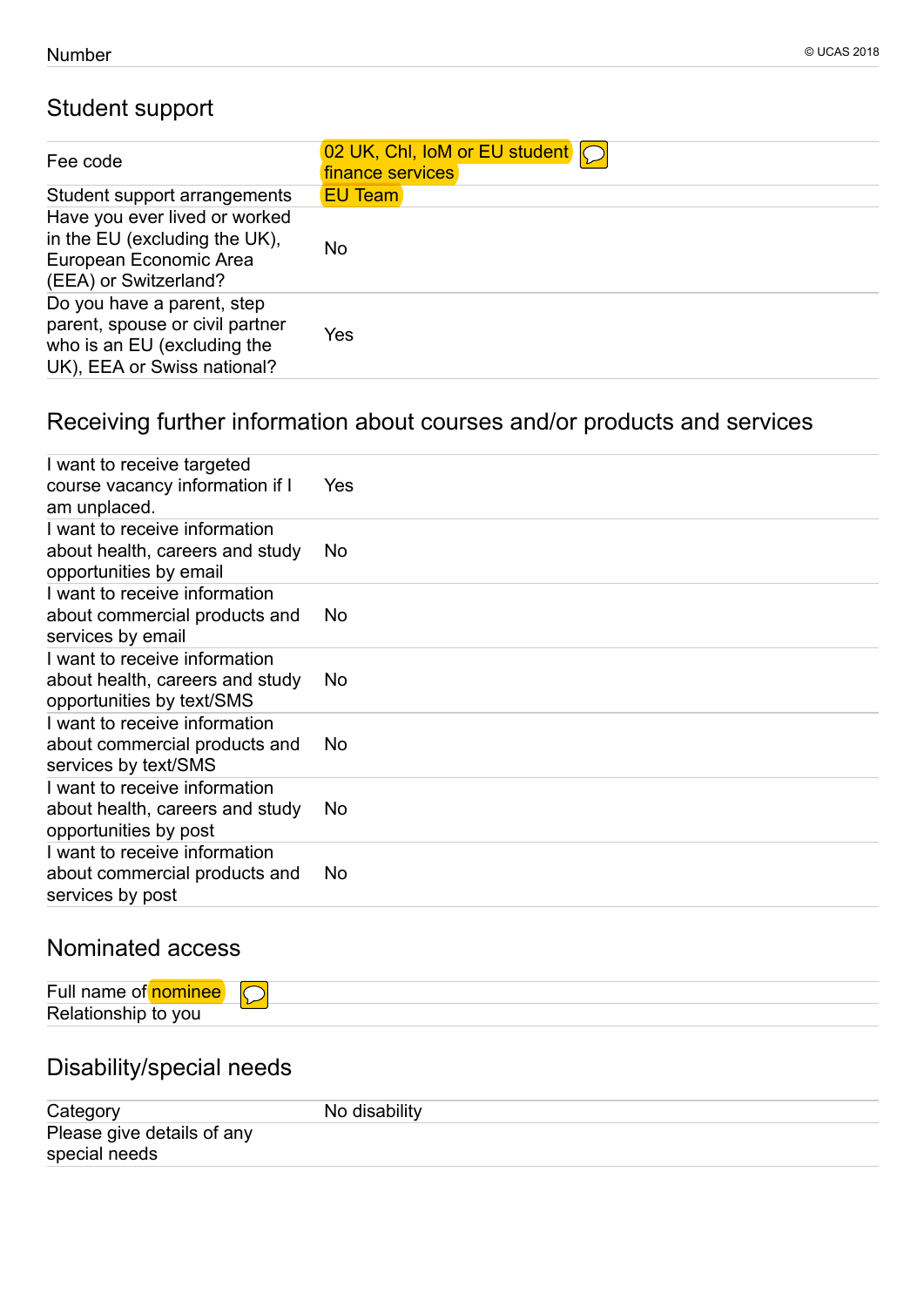## **Example 13 Student finance**

| ۰.<br>. .<br>e ve |  |
|-------------------|--|
|                   |  |

I have read these details Thes

• [edit](https://2019.undergrad.apply.ucas.com/ucasapply/ChoicesServlet?functionname=choicesummary&id=044361ef0cfb185f5c9f197fea52&ran=jwho7dw21mzs)

# **Choices**

| <b>University of Aberdeen (A20)</b> |  |
|-------------------------------------|--|
|-------------------------------------|--|

# Law and European Legal Studies (5 yrs) (M127)

Campus: Main Site (-) Live at home while studying?: No Start date: September 2019 Deferred entry?: No Point of entry:

#### University of [Bristol \(B78\)](https://2019.undergrad.apply.ucas.com/ucasapply/ChoicesServlet?functionname=choicedetails&mode=edit&choiceId=1&id=044361ef0cfb185f5c9f197fea52&ran=1he1g4xg3tmm)

Law (M100)

| Campus: Main Site (-)      |  |
|----------------------------|--|
| Start date: September 2019 |  |

Live at home while studying?: No Deferred entry?: No Point of entry:

#### **NOTE: The following admissions test is required for entry on this course: National Admissions Test for Law (LNAT).**

# London School of Economics and [Political Science,](https://2019.undergrad.apply.ucas.com/ucasapply/ChoicesServlet?functionname=choicedetails&mode=edit&choiceId=4&id=044361ef0cfb185f5c9f197fea52&ran=1p4u36f0vj56a) University of London (L72)

### Law (Bachelor of Laws) (M100)

| Campus: Main Site (-)      | Live at home while studying?: No |
|----------------------------|----------------------------------|
| Start date: September 2019 | Deferred entry?: No              |
|                            | Point of entry:                  |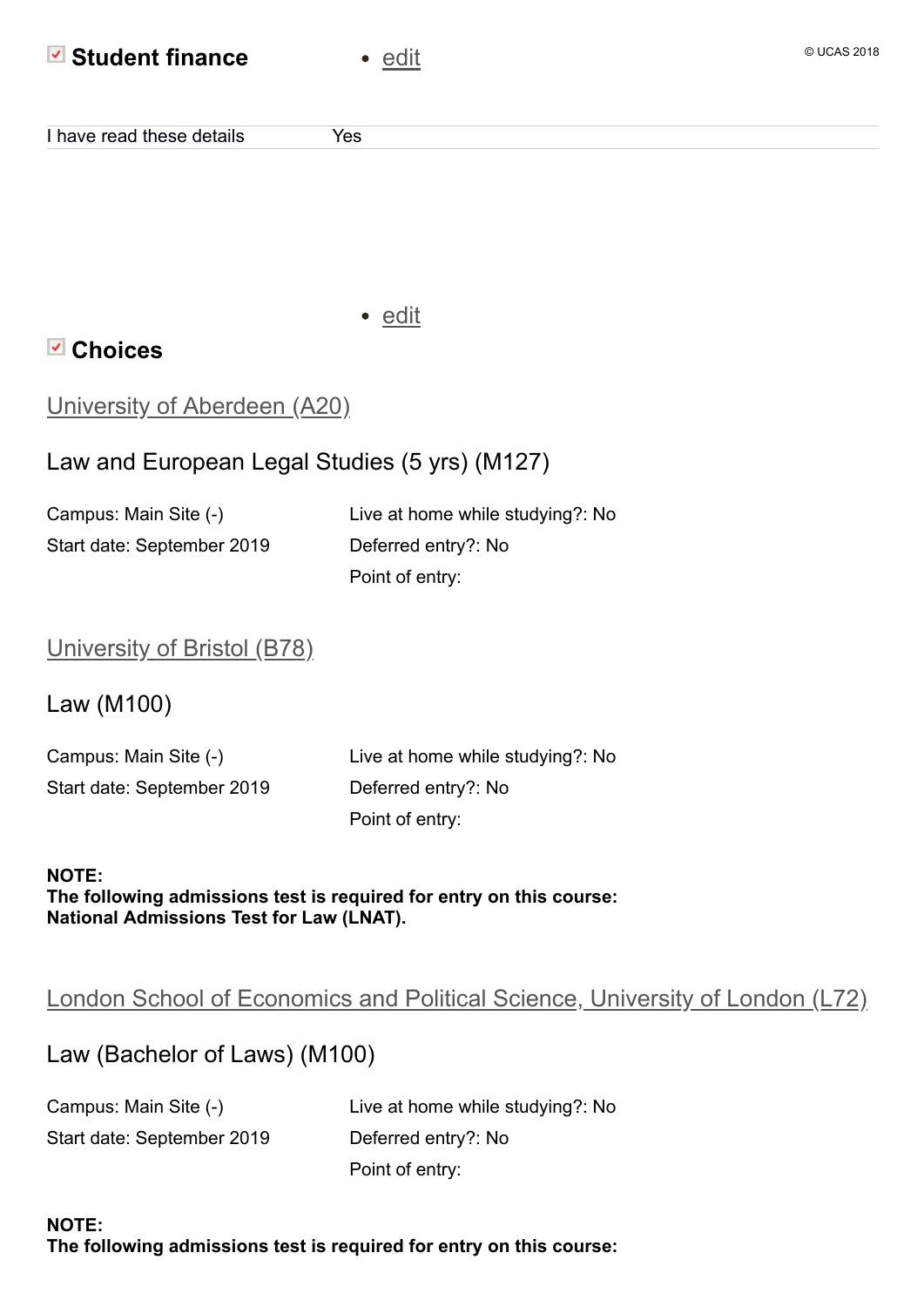#### [University](https://2019.undergrad.apply.ucas.com/ucasapply/ChoicesServlet?functionname=choicedetails&mode=edit&choiceId=2&id=044361ef0cfb185f5c9f197fea52&ran=2l3zz3upemf8) of Oxford (O33)

### Law with European Law (M190)

| Campus: Hertford (7)     |
|--------------------------|
| Start date: October 2019 |

Live at home while studying?: No Deferred entry?: No Point of entry:

**NOTE: The following admissions test is required for entry on this course: National Admissions Test for Law (LNAT).**

**If you apply for this course you may be invited to attend an interview or audition or provide a portfolio, essay or other piece of work.**

#### [University](https://2019.undergrad.apply.ucas.com/ucasapply/ChoicesServlet?functionname=choicedetails&mode=edit&choiceId=3&id=044361ef0cfb185f5c9f197fea52&ran=1095up6nhyrkl) of Warwick (W20)

Law (M100)

Start date: October 2019 Deferred entry?: No

Campus: Main Site (-) Live at home while studying?: No Point of entry:

• [edit](https://2019.undergrad.apply.ucas.com/ucasapply/EducationServlet?functionname=educationsummary&id=044361ef0cfb185f5c9f197fea52&ran=xlt7vdv0gdg7)

### **Education**

European [School Alicante](https://2019.undergrad.apply.ucas.com/ucasapply/EducationServlet?functionname=educationcentre&mode=edit&edeId=1&id=044361ef0cfb185f5c9f197fea52&ran=1njoqyl1gepkm) (09/2005 - 07/2019, FT)  $\bigcirc$ 

#### **Warning:**

**Centre number has not been entered. If the search facility does not have a centre number you can leave it blank. The warning message will remain.**

**Warning: as you have entered a finish date which is in the future, these details must be for the school or college you are currently attending.**